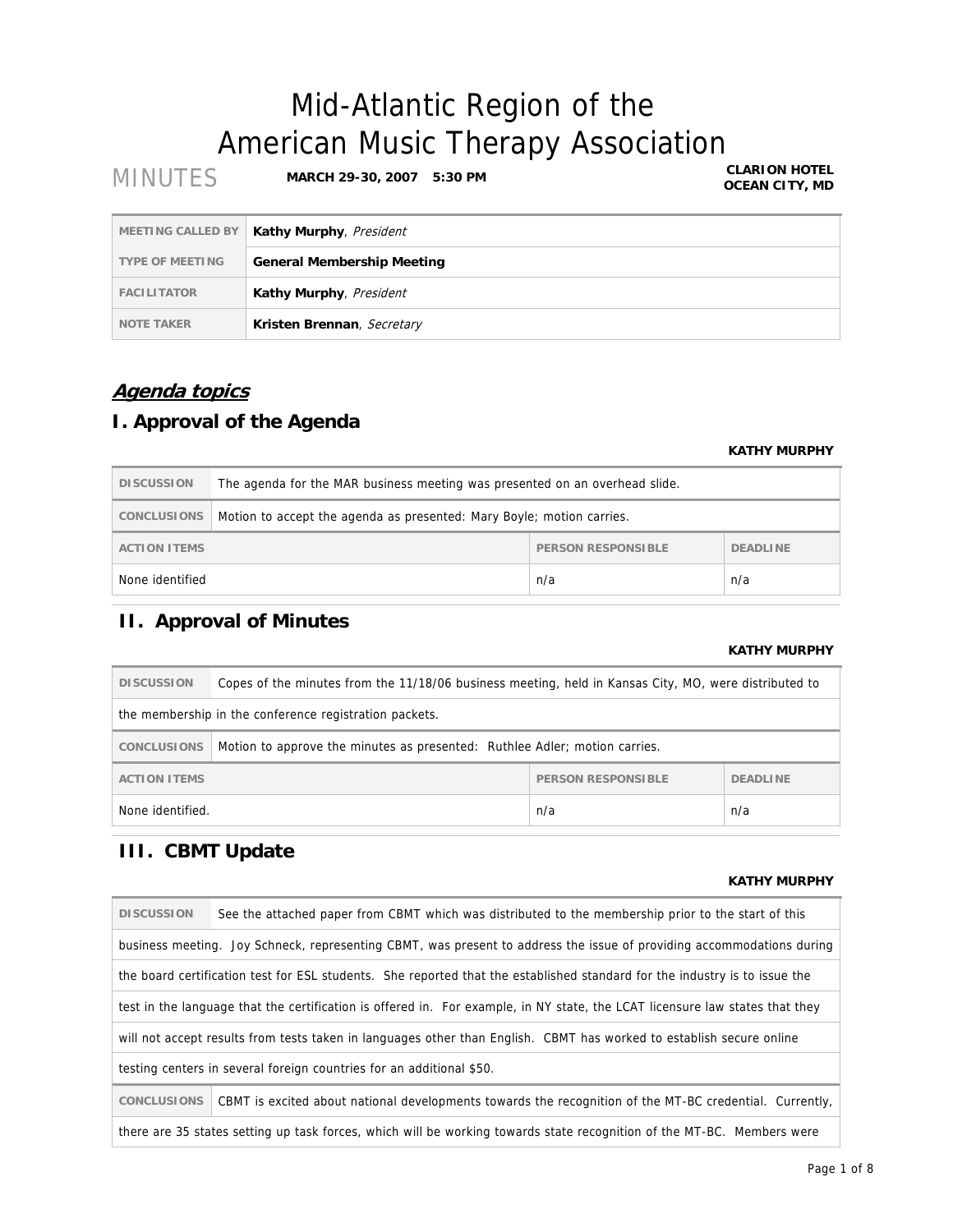| also encouraged to read the online CBMT newsletter, which can be found at www.cbmt.org. A recent survey of the       |  |  |  |
|----------------------------------------------------------------------------------------------------------------------|--|--|--|
| membership was taken to determine if members are presenting to non-music therapists/organizations. If you would like |  |  |  |
| assistance with presentations, CBMT and AMTA are available for your support.                                         |  |  |  |
| <b>ACTION ITEMS</b><br><b>PERSON RESPONSIBLE</b><br><b>DEADLINE</b>                                                  |  |  |  |
| None identified.<br>n/a<br>n/a                                                                                       |  |  |  |

## **IV. Officer Reports**

## **A. PRESIDENT KATHY MURPHY**

| <b>DISCUSSION</b>                                                                              | K. Murphy expressed her gratitude to the out-going executive board and all who serve the MAR in any |                    |                 |
|------------------------------------------------------------------------------------------------|-----------------------------------------------------------------------------------------------------|--------------------|-----------------|
| capacity. She stated that she felt honored to have been the president of such a strong region. |                                                                                                     |                    |                 |
| <b>CONCLUSIONS</b>                                                                             | None.                                                                                               |                    |                 |
| <b>ACTION ITEMS</b>                                                                            |                                                                                                     | PERSON RESPONSIBLE | <b>DEADLINE</b> |
| None identified                                                                                | n/a<br>n/a                                                                                          |                    |                 |
|                                                                                                |                                                                                                     |                    |                 |

### **B. PAST PRESIDENT GARY VERHAGEN**

| <b>DISCUSSION</b>                                                                                                         | G. Verhagen expressed gratitude for all the help that he has received during his 6-year tenure with the               |  |  |  |
|---------------------------------------------------------------------------------------------------------------------------|-----------------------------------------------------------------------------------------------------------------------|--|--|--|
|                                                                                                                           | MAR organization. G. Verhagen discussed his main role as immediate past president, which was to serve as the chair of |  |  |  |
|                                                                                                                           | the nominations committee. Other members of the committee were Brian Abrams, Diane Austin, Maria Carlini, Katherine   |  |  |  |
|                                                                                                                           | Leonard, Amy Thomas, and Christine Wineberg. The committee is pleased to present a full slate of candidates. The      |  |  |  |
|                                                                                                                           | following is a list of candidates for the membership's consideration:                                                 |  |  |  |
|                                                                                                                           | President-Elect: Deborah Benkovitz and Mary Claire Holliday                                                           |  |  |  |
|                                                                                                                           | Vice President for Conference Planning-Elect: Jennifer Cross and Valerie Uschock                                      |  |  |  |
|                                                                                                                           | Vice President for Membership: Gene Ann Behrens and Julie Neal                                                        |  |  |  |
|                                                                                                                           | Government Relations: Carol Ann Blank and Suzanne Smith                                                               |  |  |  |
|                                                                                                                           | Public Relations: Susan Hadley and Carter Thorton                                                                     |  |  |  |
|                                                                                                                           | Treasurer: Elaine Abbott and Michael Viega                                                                            |  |  |  |
|                                                                                                                           | Assembly of Delegates: Julie Abrams, Ruthlee Adler, Bonni Ampela, Gene Ann Behrens, Jacqueline Birnbaum, Carol Ann    |  |  |  |
|                                                                                                                           | Blank, Mary Boyle, Joke Bradt, Kristen Brennan, Jennifer Cross, Ava Dowdy, Karen Jasko, Irv Kaugdan, Betsy King,      |  |  |  |
|                                                                                                                           | Beth McLaughlin, Kathy Murphy, Julie Neal, Kathryn O'Brien, Leah Oswanski, Sr. Mariam Pfeifer, Donna Polen, Rachel    |  |  |  |
|                                                                                                                           | Reynolds, Barbara MacLean, Linda Sanders, Andrea Scheve, Joshua Schrader, Suzannah Scott-Moncrieff, Evelyn Selesky,   |  |  |  |
| Susan Stark, Adam Staub, Nancy Vees, Gary Verhagen, Michael Viega, Caryn Widrick, Alison Zadnick                          |                                                                                                                       |  |  |  |
| <b>CONCLUSIONS</b>                                                                                                        | Additional nominations will be allowed from the floor during the second half of the executive board                   |  |  |  |
| meeting (3/30). Voting will take place via mail-in ballots. G. Verhagen thanked the committee for all of their hard work. |                                                                                                                       |  |  |  |
| <b>ACTION ITEMS</b><br><b>PERSON RESPONSIBLE</b><br><b>DEADLINE</b>                                                       |                                                                                                                       |  |  |  |
| None identified<br>n/a<br>n/a                                                                                             |                                                                                                                       |  |  |  |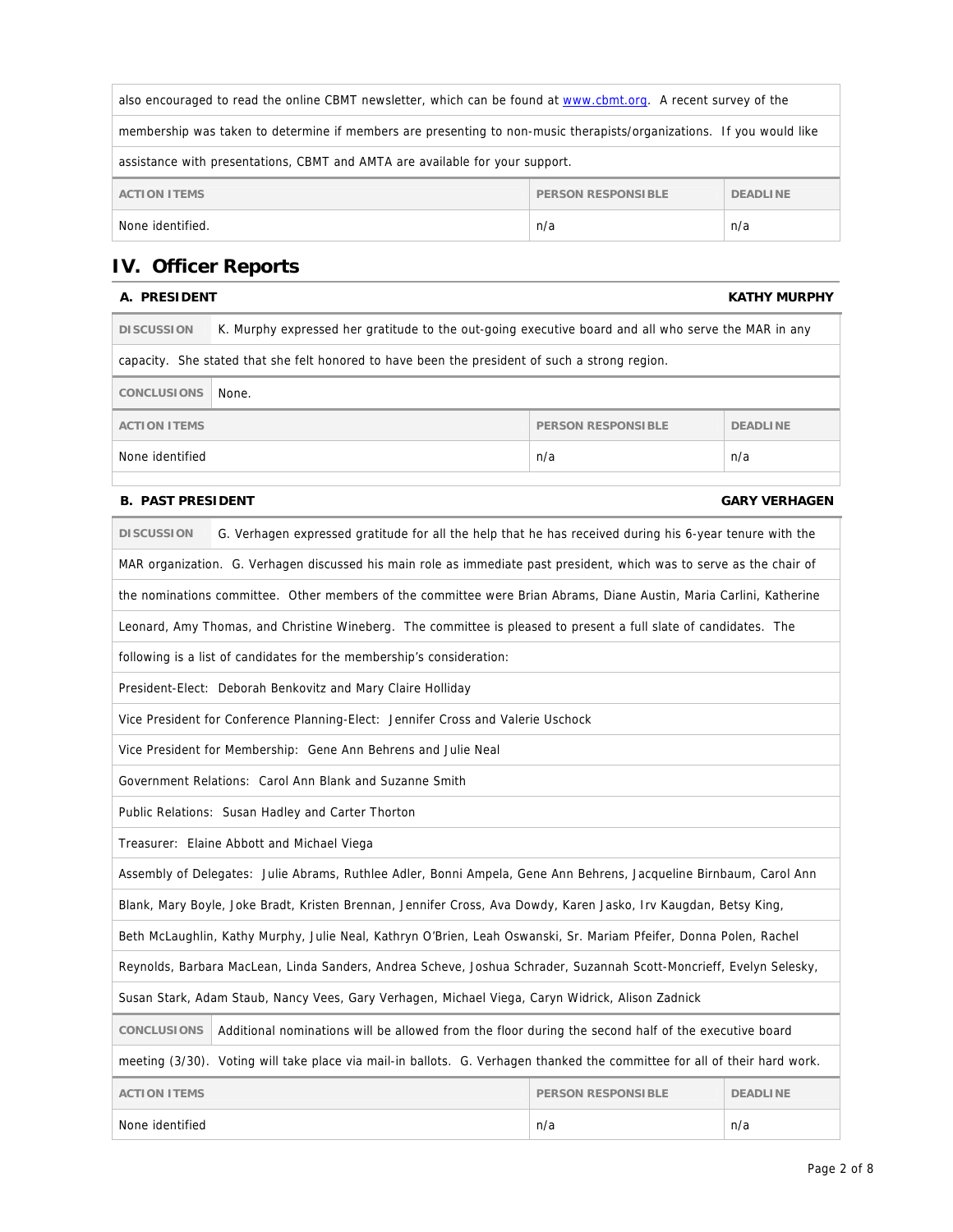### **C. PRESIDENT-ELECT BRIAN ABRAMS**

### **1. PROPOSED MISSION STATEMENT**

| <b>DISCUSSION</b>                                                   | Proposed mission statement was presented to the membership for review. The proposed mission                              |  |  |
|---------------------------------------------------------------------|--------------------------------------------------------------------------------------------------------------------------|--|--|
|                                                                     | statement reads: "The mission of the Mid-Atlantic Region of the American Music Therapy Association is to advance the     |  |  |
|                                                                     | public awareness of the benefits of music therapy, to increase access to quality music therapy services, and to provide  |  |  |
|                                                                     | support to its members within the MAR." Motion to accept the mission statement as presented—G. Verhagen.                 |  |  |
|                                                                     | Discussion: P. Nolan asked if there was a hierarchal presentation of the purposes of the region. Amendment to the        |  |  |
|                                                                     | motion to re-word the mission statement to read "to provide support to the members of the MAR, to increase access to     |  |  |
|                                                                     | quality music therapy services, and to advance public awareness of the benefits of music therapy."—P. Nolan. Discussion: |  |  |
|                                                                     | M. Boyle stated that we should consider keeping the presented order with regards to maintaining our 501(c)(3) status.    |  |  |
|                                                                     | B. Abrams stated that the first two statements of purpose align with AMTA's statements of purpose, and the third         |  |  |
|                                                                     | statement of purpose specifically relates to the MAR. This proposed mission statement has already been presented and     |  |  |
|                                                                     | approved by the board of directors. G. Verhagen wished to speak against the amendment, stating that the statement fine   |  |  |
|                                                                     | as presented due to the fact that the statements are not in a hierarchal order. P. Nolan withdrew his amendment.         |  |  |
| <b>CONCLUSIONS</b>                                                  | Vote on original motion as presented by G. Verhagen-motion carries.                                                      |  |  |
| <b>ACTION ITEMS</b><br><b>PERSON RESPONSIBLE</b><br><b>DEADLINE</b> |                                                                                                                          |  |  |
| None identified.<br>n/a<br>n/a                                      |                                                                                                                          |  |  |

### **2. PROPOSED BYLAW CHANGES**

| <b>DISCUSSION</b>                                                   | Motion to dispense with the reading of the proposed bylaw changes—M. Holliday; motion carries.         |  |  |
|---------------------------------------------------------------------|--------------------------------------------------------------------------------------------------------|--|--|
| <b>CONCLUSIONS</b>                                                  | Proposed bylaw changes can be found in the conference registration packets and will be voted on during |  |  |
| the second half of the executive board meeting (3/30).              |                                                                                                        |  |  |
| <b>ACTION ITEMS</b><br><b>PERSON RESPONSIBLE</b><br><b>DEADLINE</b> |                                                                                                        |  |  |
| None identified.<br>n/a<br>n/a                                      |                                                                                                        |  |  |

### **D. TREASURER NANCY VEES**

| <b>DISCUSSION</b>                                                                                                     | Current balances were reported to the membership: checking--\$9,773.93; Vanguard--\$15,727.79; |  |  |
|-----------------------------------------------------------------------------------------------------------------------|------------------------------------------------------------------------------------------------|--|--|
| Total--\$25,501.72. All treasury request forms that were received prior to the conference have been paid.             |                                                                                                |  |  |
| <b>CONCLUSIONS</b><br>Please continue to submit treasury request forms as needed. K. Murphy commended N. Vees for her |                                                                                                |  |  |
|                                                                                                                       | outstanding job in her capacity as treasurer.                                                  |  |  |
| <b>PERSON RESPONSIBLE</b><br><b>DEADLINE</b><br><b>ACTION ITEMS</b>                                                   |                                                                                                |  |  |
| None identified<br>n/a<br>n/a                                                                                         |                                                                                                |  |  |
|                                                                                                                       |                                                                                                |  |  |

### **E. VP FOR CONFERENCE PLANNING JOHN FOLEY**

**DISCUSSION** J. Foley thanked all for making this conference a success. There are 463 attendees currently registered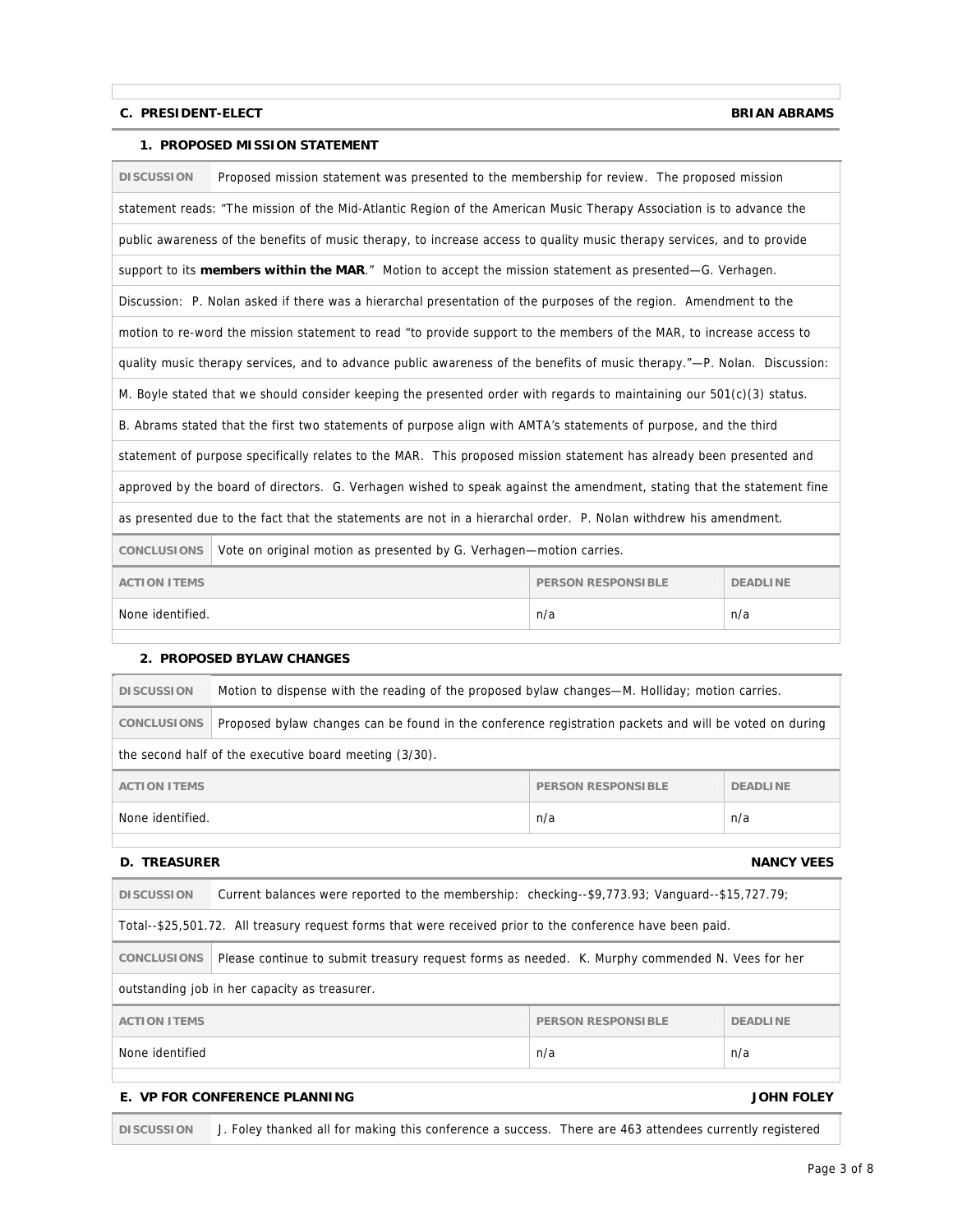| for the conference. J. Foley extended his gratitude to Sr. D. Beck and J. Loewy for the wonderful institute they presented |  |  |  |
|----------------------------------------------------------------------------------------------------------------------------|--|--|--|
| yesterday. In addition, the conference has hosted 11 CMTE sessions.                                                        |  |  |  |
| J. Foley welcomed everyone to the conference and encouraged members to find him with any concerns.<br>CONCLUSIONS          |  |  |  |
| PERSON RESPONSIBLE<br><b>ACTION ITEMS</b><br><b>DEADLINE</b>                                                               |  |  |  |
| None identified.<br>n/a<br>n/a                                                                                             |  |  |  |

### **F. VP FOR CONFERENCE PLANNING-ELECT AND REAST AND REAST AND REAST AND REAST AND REAST AND REAST AND REAST AND REAST AND REAST AND REAST AND REAST AND REAST AND REAST AND REAST AND REAST AND REAST AND REAST AND REAST AND R**

| <b>DISCUSSION</b>                                                                                              | The 2008 regional conference will be held in Cherry Hill, NJ. Kathy Murphy and Angela Guerriero will be |                           |                 |
|----------------------------------------------------------------------------------------------------------------|---------------------------------------------------------------------------------------------------------|---------------------------|-----------------|
| the local co-chairs. The theme of the conference will be: "Music Therapy in the Garden State—A Growing Field". |                                                                                                         |                           |                 |
| <b>CONCLUSIONS</b>                                                                                             | None.                                                                                                   |                           |                 |
| <b>ACTION ITEMS</b>                                                                                            |                                                                                                         | <b>PERSON RESPONSIBLE</b> | <b>DEADLINE</b> |
| n/a<br>n/a<br>None identified.                                                                                 |                                                                                                         |                           |                 |

### **G. VP MEMBERSHIP GENE BEHRENS**

| <b>DISCUSSION</b>                                                                                      | G. Behrens reminded the membership of the availability of the Membership Support Fund. The deadline                          |  |  |  |
|--------------------------------------------------------------------------------------------------------|------------------------------------------------------------------------------------------------------------------------------|--|--|--|
|                                                                                                        | is now December 15 <sup>th</sup> , which will better align with the AMTA membership deadlines. G. Behrens will be contacting |  |  |  |
|                                                                                                        | internship directors and educators to assist in the distribution of the New Member Welcome Packets to recent graduates.      |  |  |  |
|                                                                                                        | Announcements will also be placed in the newsletter and on the website. G. Behrens requested membership assistance to        |  |  |  |
|                                                                                                        | help identify music therapists who are new to the region or who are not yet members of AMTA. Please send contact             |  |  |  |
|                                                                                                        | information for those clinicians to G. Behrens. G. Behrens is also looking for members who are interested in serving on      |  |  |  |
|                                                                                                        | the Membership Advocacy Committee. The new MAR website is approximately half completed. G. Behrens extended                  |  |  |  |
|                                                                                                        | thanks to Tom Holliday for his work on the website thus far. A new PowerPoint presentation is being developed on the         |  |  |  |
|                                                                                                        | national level. The purpose of the PowerPoint is to educate interns on the benefits of maintaining professional              |  |  |  |
|                                                                                                        | membership with AMTA. The CD-ROM will be distributed to all Clinical Training Directors. AMTA has requested that the         |  |  |  |
|                                                                                                        | MAR conduct another membership call-a-thon. Please contact G. Behrens if you are interested in assisting with this effort.   |  |  |  |
|                                                                                                        | Also, feel free to contact G. Behrens for any concerns related to membership advocacy. Remember to contact AMTA to           |  |  |  |
| update your address as needed.                                                                         |                                                                                                                              |  |  |  |
| <b>CONCLUSIONS</b><br>G. Behrens challenged all members to find one new person to join AMTA this year. |                                                                                                                              |  |  |  |
| <b>ACTION ITEMS</b><br><b>PERSON RESPONSIBLE</b><br><b>DEADLINE</b>                                    |                                                                                                                              |  |  |  |
| None identified.<br>n/a<br>n/a                                                                         |                                                                                                                              |  |  |  |
|                                                                                                        |                                                                                                                              |  |  |  |

### **H. HISTORIAN/ARCHIVIST SR. DONNA MARIE BECK FOR KAREN JASKO**

**DISCUSSION** The documentary on Florence Tyson has recently been transferred to DVD. K. Jasko is currently working on setting up interviews of regional pioneers for the archives. If you are interested in assisting with the project then

please contact K. Jasko for the documentary outline and related forms. Duquesne continues to house the archives.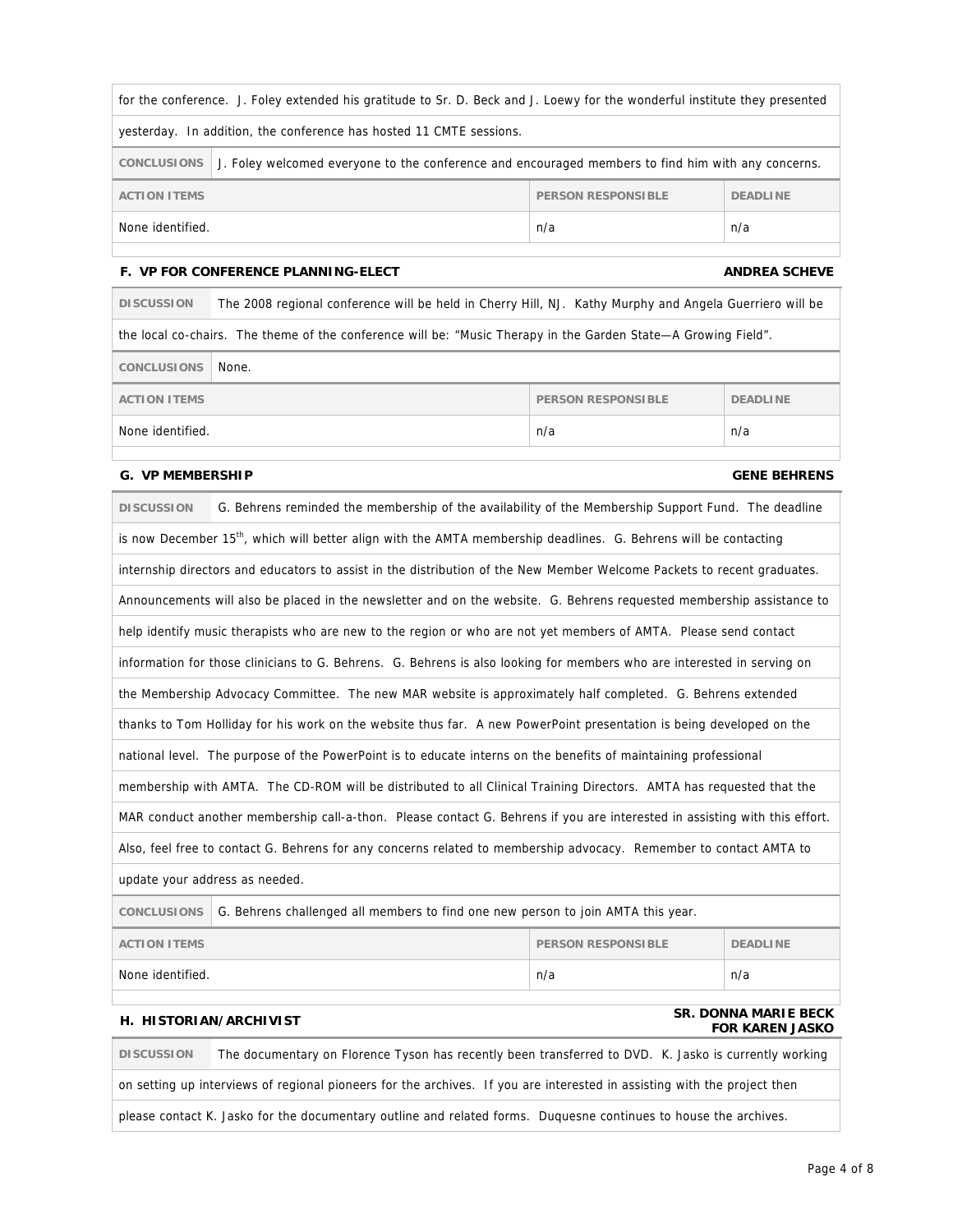| Meredith Loudermilk continues to serve as student archivist. All information related to the archives can be found on the |       |  |  |  |
|--------------------------------------------------------------------------------------------------------------------------|-------|--|--|--|
| website.                                                                                                                 |       |  |  |  |
| <b>CONCLUSIONS</b>                                                                                                       | None. |  |  |  |
| <b>ACTION ITEMS</b><br>PERSON RESPONSIBLE<br><b>DEADLINE</b>                                                             |       |  |  |  |
| None identified<br>n/a<br>n/a                                                                                            |       |  |  |  |
|                                                                                                                          |       |  |  |  |

### **I. NEWSLETTER REPORT LEE MORRIS**

| <b>DISCUSSION</b>                                                                                                               | A full color copy of the current newsletter is available on the website. There are 54 members currently                   |  |  |  |
|---------------------------------------------------------------------------------------------------------------------------------|---------------------------------------------------------------------------------------------------------------------------|--|--|--|
|                                                                                                                                 | opting out of receiving a paper copy of the newsletter. L. Morris encouraged members to continue to opt-out of            |  |  |  |
|                                                                                                                                 | receiving the paper copy of the newsletter. Your name will be then printed in the "Hall of Fame" in the next newsletter   |  |  |  |
|                                                                                                                                 | and your contribution will help the region to continue its efforts in working to better serve the membership. Continue to |  |  |  |
|                                                                                                                                 | send articles to L. Morris for the newsletter and inform her of any media coverage that members are receiving. Melanie    |  |  |  |
|                                                                                                                                 | Kwan, the current assistant editor, will be moving back to Singapore and will be unable to continue to work on the        |  |  |  |
| newsletter. L. Morris is looking for a new assistant editor to fill the position. The next newsletter deadline is July 1, 2007. |                                                                                                                           |  |  |  |
| <b>CONCLUSIONS</b><br>None.                                                                                                     |                                                                                                                           |  |  |  |
| <b>ACTION ITEMS</b><br><b>PERSON RESPONSIBLE</b><br><b>DEADLINE</b>                                                             |                                                                                                                           |  |  |  |
| None identified<br>n/a<br>n/a                                                                                                   |                                                                                                                           |  |  |  |

### **J. ASSEMBLY OF DELEGATES SR. MARIAM PFEIFER**

| <b>DISCUSSION</b> | The report from the last meeting of the assembly can be found on the website. Current issues |  |
|-------------------|----------------------------------------------------------------------------------------------|--|
|                   |                                                                                              |  |

brought before the Assembly include the following:

1) The advanced competencies document will be reviewed tomorrow and members will have the opportunity to speak at

the Town Hall meeting. The document will be voted on during the next meeting of the Assembly. Copies of the document

were distributed to all present at this meeting (see attached).

2) The 2008 professional dues have been raised to \$200/professional and \$75/student.

3) A presentation on evidenced-based research was given to the Assembly, aligning with the AMTA strategic goals related

to research.

**CONCLUSIONS** Email Sr. M. Pfeifer if you have concerns that need to be voiced at the Assembly of Delegates meeting.

| <b>ACTION ITEMS</b> | PERSON RESPONSIBLE | DEADLINE |
|---------------------|--------------------|----------|
| None identified     | n/a                | n/a      |
|                     |                    |          |

### **K. PUBLIC RELATIONS REPORT AND REALLY REPORT CONSUMING A REALLY REALLY REALLY REALLY REALLY REALLY REALLY REALLY REALLY REALLY REALLY REALLY REALLY REALLY REALLY REALLY REALLY REALLY REALLY REALLY REALLY REALLY REALLY REA**

**DISCUSSION** M. Holliday continues to work on a PowerPoint presentation on Music Therapy FAQs. The goal is to have this presentation available free-of-charge for the membership by next year. A survey will be distributed online within the next several weeks. The goal of the survey will be to gather current regional demographics. M. Holliday reminded the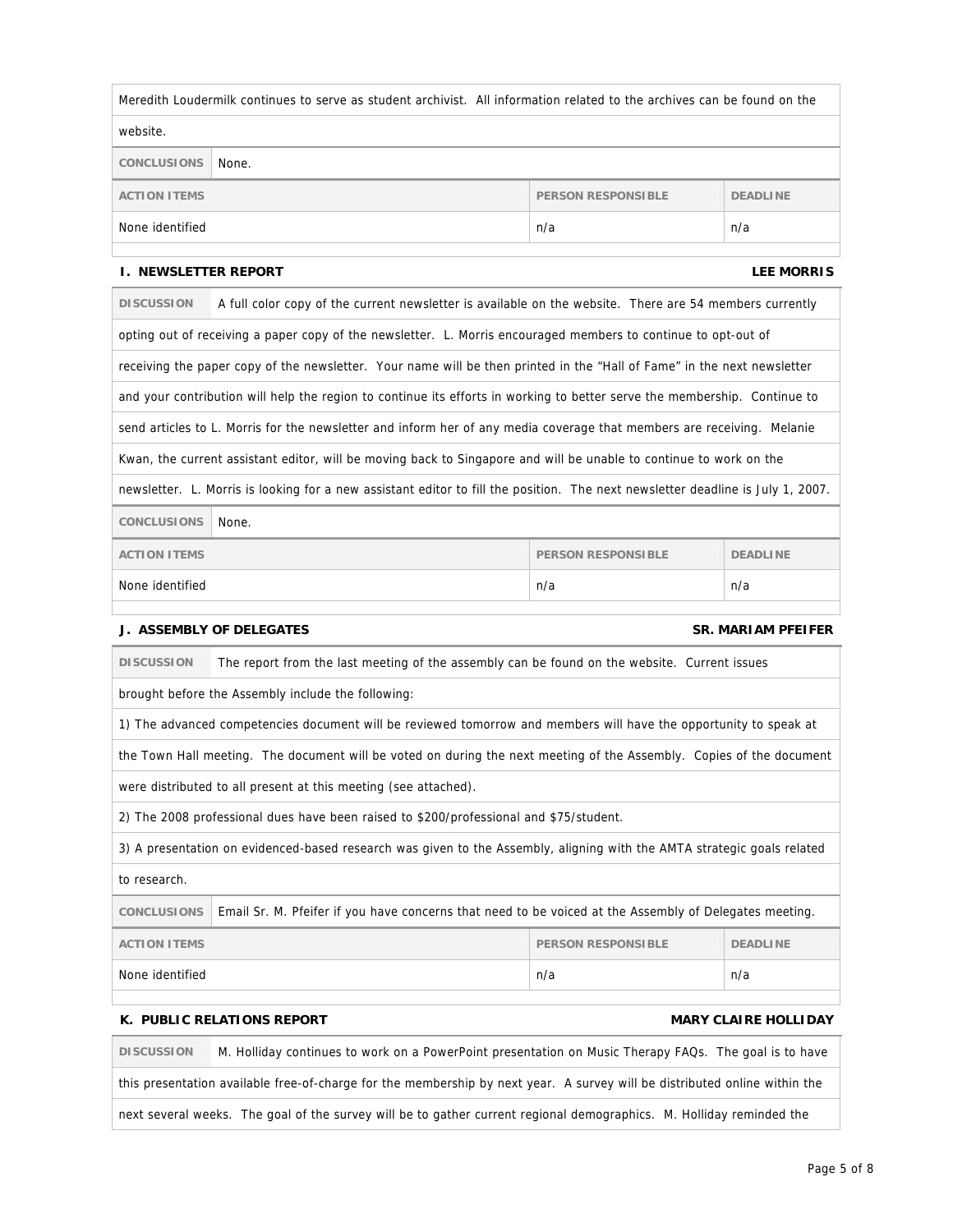| membership that there are videos and brochures which are available to members free of charge for PR efforts. A full list |  |  |  |
|--------------------------------------------------------------------------------------------------------------------------|--|--|--|
| of available resources can be found on the website.                                                                      |  |  |  |
| <b>CONCLUSIONS</b><br>None                                                                                               |  |  |  |
| <b>ACTION ITEMS</b><br><b>PERSON RESPONSIBLE</b><br><b>DEADLINE</b>                                                      |  |  |  |
| None identified<br>n/a<br>n/a                                                                                            |  |  |  |

### L. GOVERNMENT RELATIONS REPORT **KATHY MURPHY**

### **1. NYSTF**

| <b>DISCUSSION</b>                                                                                      | The region's contract with Diana Georgia has expired at the end of 2006 and was not renewed. D.                               |  |  |  |
|--------------------------------------------------------------------------------------------------------|-------------------------------------------------------------------------------------------------------------------------------|--|--|--|
|                                                                                                        | Georgia continues to be an advocate for our work and is available to help us on a task-specific basis. D. Polen and M.        |  |  |  |
|                                                                                                        | Ventre attended the recent NYCCAT meeting. During this meeting, concerns were expressed by other CAT's regarding the          |  |  |  |
|                                                                                                        | letters of clarification that were issued to music therapists distinguishing bachelor's level practice and advanced practice. |  |  |  |
|                                                                                                        | Chris Burke, the chair of the NYCCAT, expressed a desire to have music therapy represented at the NYCCAT quarterly            |  |  |  |
|                                                                                                        | meetings. The NYCCAT board will look into rotating their meetings to other areas around the state. The NYSTF will be          |  |  |  |
|                                                                                                        | meeting this evening and the NY state meeting will be held tomorrow morning. Also, there will be a panel discussion with      |  |  |  |
|                                                                                                        | representatives from five NY universities regarding how each has responded to the new licensure requirements. This will       |  |  |  |
|                                                                                                        | be held tomorrow morning. Recently, the exemption language has been re-submitted by Assemblyman Hoyt. The issue               |  |  |  |
|                                                                                                        | has been referred to the Committee on Higher Education for review. This update was communicated to the NYSTF email            |  |  |  |
| list. See D. Polen for extra copies if needed.                                                         |                                                                                                                               |  |  |  |
| <b>CONCLUSIONS</b><br>The task force will continue to keep the membership informed on emerging issues. |                                                                                                                               |  |  |  |
| <b>ACTION ITEMS</b><br><b>PERSON RESPONSIBLE</b><br><b>DEADLINE</b>                                    |                                                                                                                               |  |  |  |
| None identified<br>n/a<br>n/a                                                                          |                                                                                                                               |  |  |  |

### **2. NJSTF**

| <b>DISCUSSION</b>                                                                                                    | NJSTF has recently entered into a collaborative contract with the firm Public Strategies Impact. Patrick               |  |  |  |
|----------------------------------------------------------------------------------------------------------------------|------------------------------------------------------------------------------------------------------------------------|--|--|--|
|                                                                                                                      | Stewart is the lobbyist from the firm who is representing our organization. P. Stewart will be present at the NJ state |  |  |  |
| meeting tomorrow. The task force will be jointly appointed by the MAR, AMTA, and CBMT. All questions can be referred |                                                                                                                        |  |  |  |
| to nitaskforce@yahoo.com.                                                                                            |                                                                                                                        |  |  |  |
| <b>CONCLUSIONS</b>                                                                                                   | More detailed information will be available at the NJ state meeting tomorrow.                                          |  |  |  |
| <b>ACTION ITEMS</b><br><b>PERSON RESPONSIBLE</b><br><b>DEADLINE</b>                                                  |                                                                                                                        |  |  |  |
| None identified<br>n/a<br>n/a                                                                                        |                                                                                                                        |  |  |  |
|                                                                                                                      |                                                                                                                        |  |  |  |

### **3. PASTF**

**DISCUSSION** The task force continues to work on gathering sources of reimbursement throughout the state. They

have also been examining the LPC regulations as they pertain to music therapists working in PA. Many aspect of this law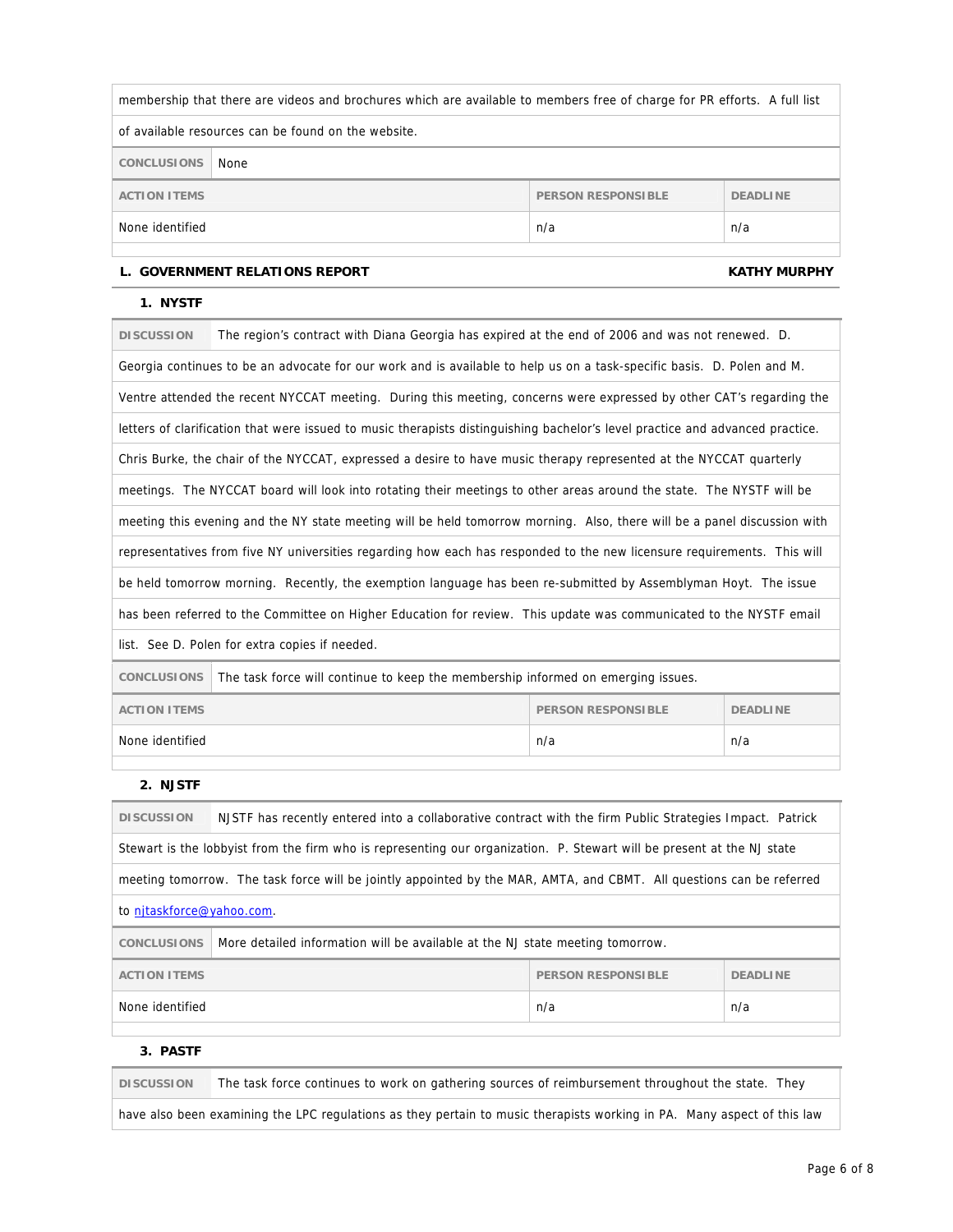| are very ambiguous. Also, the currently education requirements for gaining the LPC are changing. Chapter 49 education |                                                                                                                               |                           |                 |  |
|-----------------------------------------------------------------------------------------------------------------------|-------------------------------------------------------------------------------------------------------------------------------|---------------------------|-----------------|--|
|                                                                                                                       | laws indicate that 9 instructional credits need to be in the area of special education inclusion. The goal is to work towards |                           |                 |  |
|                                                                                                                       | including courses in music therapy in the list of approved courses in this topic area. Music therapists are working towards   |                           |                 |  |
|                                                                                                                       | forging new connections with educators.                                                                                       |                           |                 |  |
| <b>CONCLUSIONS</b>                                                                                                    | None                                                                                                                          |                           |                 |  |
| <b>ACTION ITEMS</b>                                                                                                   |                                                                                                                               | <b>PERSON RESPONSIBLE</b> | <b>DEADLINE</b> |  |
| None identified                                                                                                       | n/a<br>n/a                                                                                                                    |                           |                 |  |
| Meeting recessed at 6:30pm.<br>Meeting reconvened at 2:00pm.                                                          |                                                                                                                               |                           |                 |  |
| $\blacksquare$                                                                                                        |                                                                                                                               |                           |                 |  |

## **V. Student Affairs**

### **JOKE BRADT/KEVIN HAHN**

|                                                                                                                            | <b>DISCUSSION</b><br>J. Bradt reported that this past year's MARAMTS had a wonderfully intensive executive board. There was<br>only one applicant for the graduate scholarship. The students are running a swap shop at this conference. The MARAMTS<br>board will be presenting a concurrent session on Friday. They will also be working on making a regional scrapbook<br>throughout the conference. MARAMTS will be adding a government relations position to their executive board. It was<br>suggested that the MARAMTS could do more advocacy work to maintain connections with interns from their schools in<br>order to try to encourage them to remain members of MAR. It was also suggested that MARAMTS could begin to collect<br>data about the financial hardships that students are facing which might preclude them from becoming members. The<br>establishment of a "new professional" category did not work on the national level. There is an AMTA "welcome to the<br>profession" packet but it is difficult to find on the national website. |                                                                                                                             |  |  |  |  |
|----------------------------------------------------------------------------------------------------------------------------|------------------------------------------------------------------------------------------------------------------------------------------------------------------------------------------------------------------------------------------------------------------------------------------------------------------------------------------------------------------------------------------------------------------------------------------------------------------------------------------------------------------------------------------------------------------------------------------------------------------------------------------------------------------------------------------------------------------------------------------------------------------------------------------------------------------------------------------------------------------------------------------------------------------------------------------------------------------------------------------------------------------------------------------------------------------|-----------------------------------------------------------------------------------------------------------------------------|--|--|--|--|
|                                                                                                                            |                                                                                                                                                                                                                                                                                                                                                                                                                                                                                                                                                                                                                                                                                                                                                                                                                                                                                                                                                                                                                                                                  |                                                                                                                             |  |  |  |  |
|                                                                                                                            |                                                                                                                                                                                                                                                                                                                                                                                                                                                                                                                                                                                                                                                                                                                                                                                                                                                                                                                                                                                                                                                                  |                                                                                                                             |  |  |  |  |
|                                                                                                                            |                                                                                                                                                                                                                                                                                                                                                                                                                                                                                                                                                                                                                                                                                                                                                                                                                                                                                                                                                                                                                                                                  |                                                                                                                             |  |  |  |  |
|                                                                                                                            |                                                                                                                                                                                                                                                                                                                                                                                                                                                                                                                                                                                                                                                                                                                                                                                                                                                                                                                                                                                                                                                                  |                                                                                                                             |  |  |  |  |
|                                                                                                                            |                                                                                                                                                                                                                                                                                                                                                                                                                                                                                                                                                                                                                                                                                                                                                                                                                                                                                                                                                                                                                                                                  |                                                                                                                             |  |  |  |  |
|                                                                                                                            |                                                                                                                                                                                                                                                                                                                                                                                                                                                                                                                                                                                                                                                                                                                                                                                                                                                                                                                                                                                                                                                                  |                                                                                                                             |  |  |  |  |
|                                                                                                                            |                                                                                                                                                                                                                                                                                                                                                                                                                                                                                                                                                                                                                                                                                                                                                                                                                                                                                                                                                                                                                                                                  |                                                                                                                             |  |  |  |  |
|                                                                                                                            |                                                                                                                                                                                                                                                                                                                                                                                                                                                                                                                                                                                                                                                                                                                                                                                                                                                                                                                                                                                                                                                                  |                                                                                                                             |  |  |  |  |
|                                                                                                                            |                                                                                                                                                                                                                                                                                                                                                                                                                                                                                                                                                                                                                                                                                                                                                                                                                                                                                                                                                                                                                                                                  |                                                                                                                             |  |  |  |  |
|                                                                                                                            | <b>CONCLUSIONS</b>                                                                                                                                                                                                                                                                                                                                                                                                                                                                                                                                                                                                                                                                                                                                                                                                                                                                                                                                                                                                                                               | MAR will place an on-going notice in the newsletter to remind members of the packets. It was also                           |  |  |  |  |
|                                                                                                                            |                                                                                                                                                                                                                                                                                                                                                                                                                                                                                                                                                                                                                                                                                                                                                                                                                                                                                                                                                                                                                                                                  | suggested that emails be sent to internship directors to remind them to tell their interns to request the packets. A letter |  |  |  |  |
| could be drafted to internship directors for that purpose. A link will be placed on the MAR website to the page containing |                                                                                                                                                                                                                                                                                                                                                                                                                                                                                                                                                                                                                                                                                                                                                                                                                                                                                                                                                                                                                                                                  |                                                                                                                             |  |  |  |  |
| the packet request form. K. Murphy thanked the students for all of their hard work.                                        |                                                                                                                                                                                                                                                                                                                                                                                                                                                                                                                                                                                                                                                                                                                                                                                                                                                                                                                                                                                                                                                                  |                                                                                                                             |  |  |  |  |
|                                                                                                                            | <b>ACTION ITEMS</b><br><b>PERSON RESPONSIBLE</b><br><b>DEADLINE</b>                                                                                                                                                                                                                                                                                                                                                                                                                                                                                                                                                                                                                                                                                                                                                                                                                                                                                                                                                                                              |                                                                                                                             |  |  |  |  |
|                                                                                                                            | None identified<br>n/a<br>n/a                                                                                                                                                                                                                                                                                                                                                                                                                                                                                                                                                                                                                                                                                                                                                                                                                                                                                                                                                                                                                                    |                                                                                                                             |  |  |  |  |

## **VI. Nominations Committee**

|                                                                                    |                                                                                                    |                 | <b>GARY VERHAGEN</b> |
|------------------------------------------------------------------------------------|----------------------------------------------------------------------------------------------------|-----------------|----------------------|
| <b>DISCUSSION</b>                                                                  | G. Verhagen re-presented the slate of candidates that was presented during yesterday's half of the |                 |                      |
| membership meeting. At this time, G. Verhagen welcomed nominations from the floor. |                                                                                                    |                 |                      |
| <b>CONCLUSIONS</b>                                                                 | Nominations were taken from the floor. Final ballots will be mailed out to all members for their   |                 |                      |
| consideration and voting.                                                          |                                                                                                    |                 |                      |
| <b>ACTION ITEMS</b><br>PERSON RESPONSIBLE                                          |                                                                                                    | <b>DEADLINE</b> |                      |